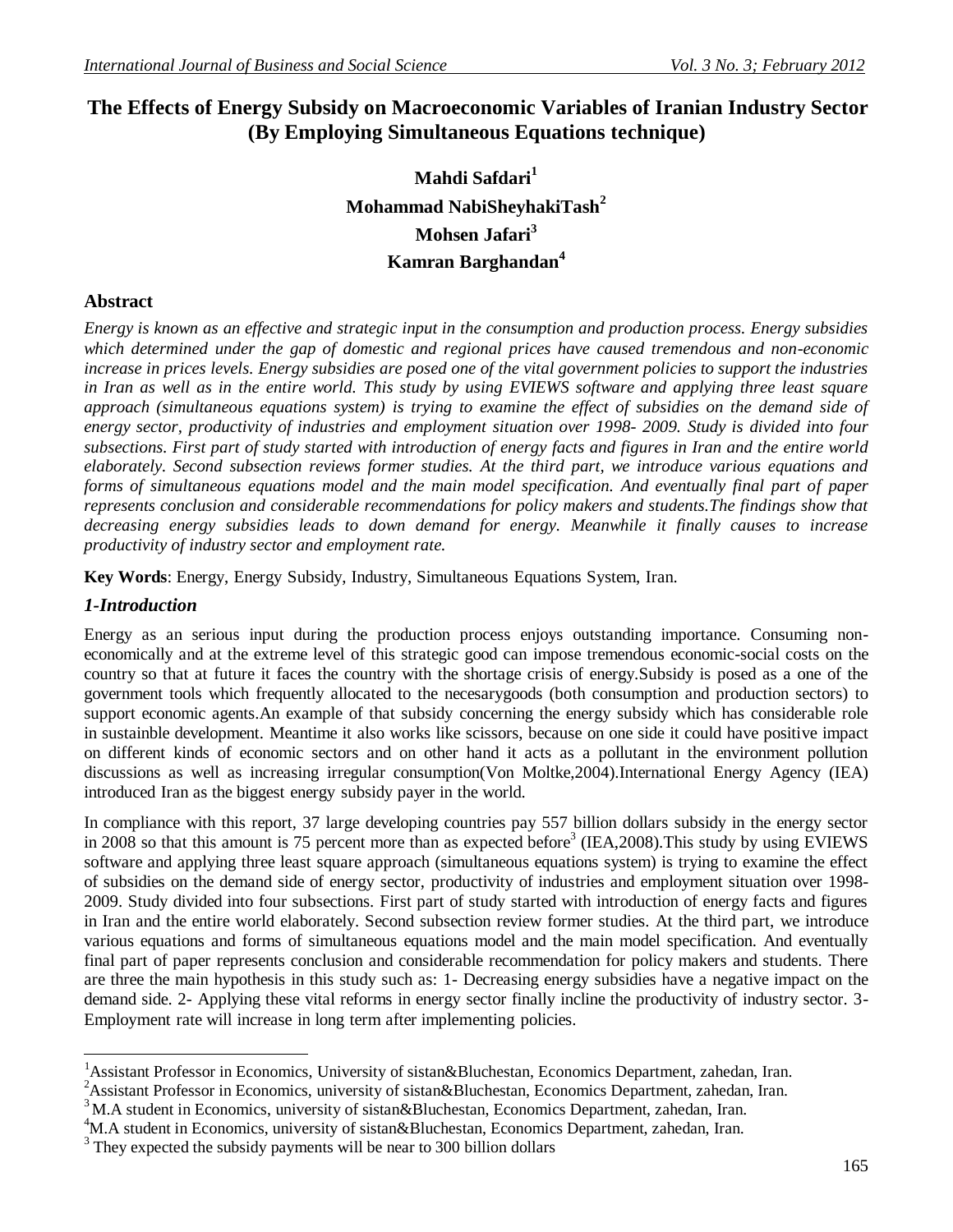#### **1-2- Investigating Energy subsidy Trend in Iran**

The supportive policies and paying subsidies started in 1932 in Iran. At 1300 solar year along with spread of urbanization and adopting special industrial and economic policies, shortage of proper transportation facilities, Drought and food security issue for cities forced government to make new system for people support. The law of building silo by the government in Tehran to purchase and storage wheat for the critical times was the turning point for subsidy payment in 1931 (Moradipoor,2009). The chief share of energy subsidy payments is related to oil, natural gas and electricity products. Because of lower consumption of coal in industry sector, the amount of its subsidy payments is less than fossils fuels and electricity. Iranian government paid 71.74 percent of total subsidy payments for oil products, 13.88 percent to natural gas and 14.38 percent to electricity sectors in 2006. So it means that, country power plants only consumed mature to 14.64 percent of energy subsidies worth 347 billion rials. Total energy subsidy reached to 469 billion rials in 2007. Transportation, residential and industry sectors consumed 42.2%, 24.6% and 17.1 percent of energy subsidy in Iran respectively in 2007 (Iranian Ministry of Energy, 2008). At this part of study we are trying to display the important energy indicators of Iran and other reigns through facts and figures presented by the power ministry of Iran:

| Year         | Residential     | Commercial | Public  | Industry | Transportation | Agriculture | Total          |
|--------------|-----------------|------------|---------|----------|----------------|-------------|----------------|
| Gasoline     |                 | 7.6        | 418.6   | 242      | 96853.4        | 136.3       | 97657.9        |
| kerosene     | 39406.4         | 2051.9     | 1066.7  | 452.1    |                | 193         | 43170.1        |
| Gas oil      | 3898.1          | 4482.3     | 6953.8  | 19200.5  | 110411.6       | 25548.2     | 170494.5       |
| Fuel oil     | 17.4            | 6162.7     | 610.3   | 31645.7  | 3920.9         | 93.7        | 42450.7        |
| <b>LPG</b>   | $^{(2)}10829.6$ |            |         | 1743.3   | 944.5          |             | 13517.4        |
| Electricity  | 46972.8         | 4153.2     | 15390.7 | 33573.2  | 151.8          | 18137.8     | 118379.4       |
| Natural Gas  | 25554.7         | 2249       | 738.5   | 14520.5  | 1278.7         | 143.6       | 44485.1        |
| <b>Total</b> | 126679.0        | 19106.6    | 25178.7 | 101377.3 | 213560.8       | 44252.7     | $(3)$ 530155.1 |

**Source**: Ministry of Energy (2008).





**Source**: final report of Ministry of Energy (2008)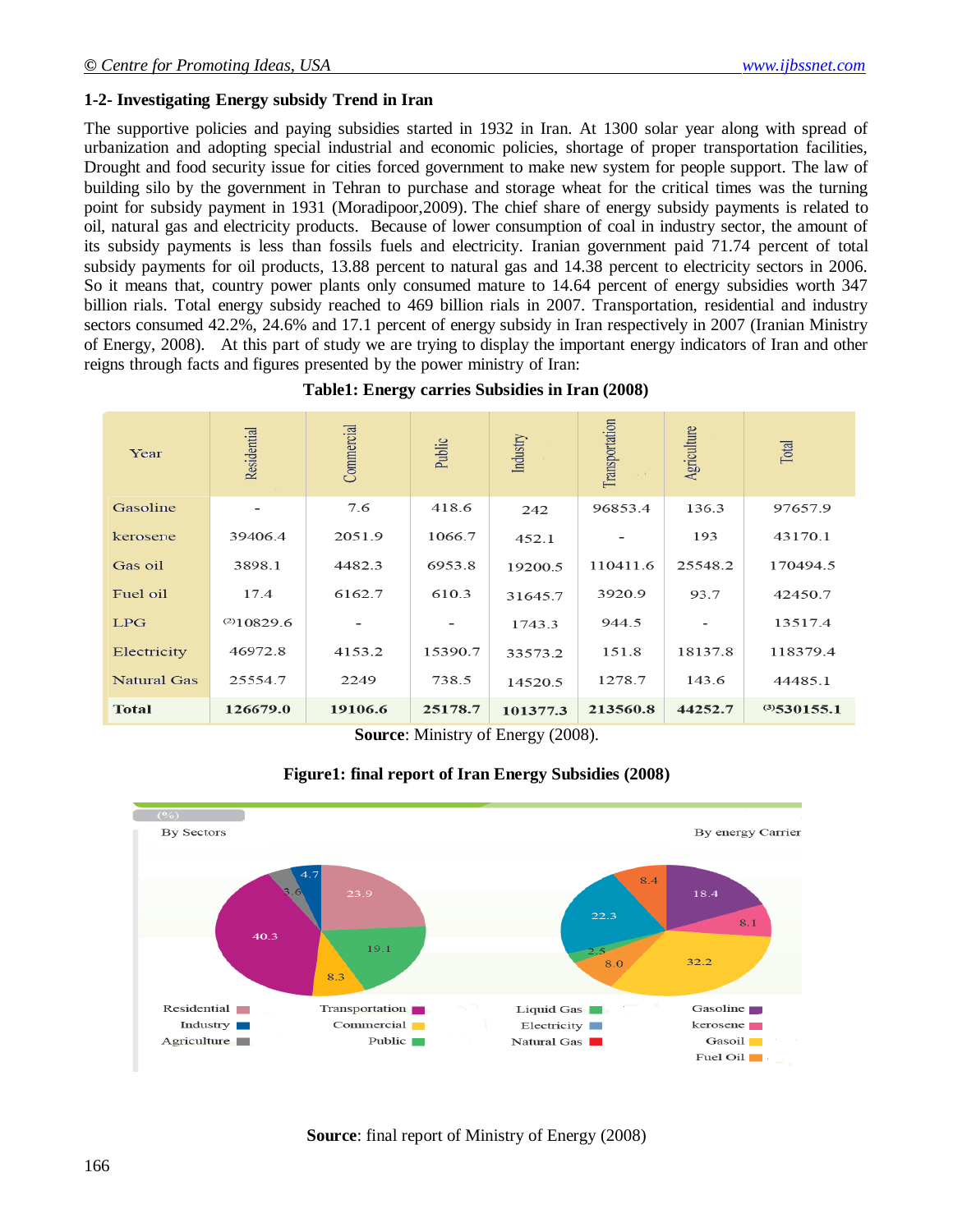## **Figure2: Final Energy Consumption Intensify In Iran by Energy Carriers**



**Source**: final report of Ministry of Energy (2008).



**Figure3: Fianl Energy Consumption Indicatores in Iran & the World**

**Source**: final report of Ministry of Energy (2008)



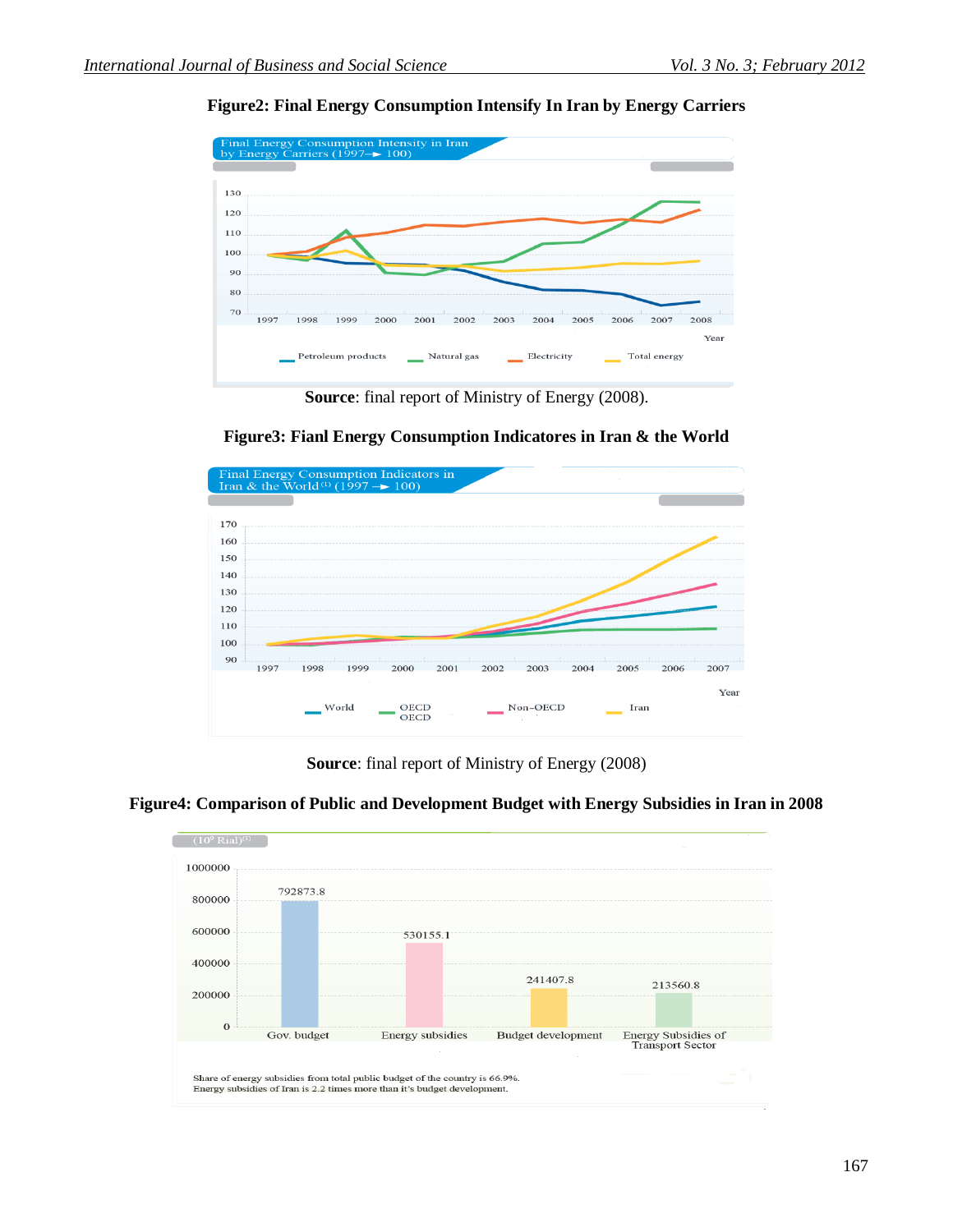

#### **Figure5: World Final Consumption Intensify by Energy Carriers**

**Source:** final report of Ministry of Energy (2008)



**Figure6: share of Energy carriers in Total Final Consumption of Iran and the World (2007)**

**Source:** final report of Ministry of Energy (2008)

#### *2- Literature Review*

The studies related to energy subsidies almost disscus the size and volume of them. The extensive study which was implemented by the World Bank in 1992 showed governments pay 230 billion dollars for the fossil fuels per each year (UNEP/IEA, 2002). The World bank (1997) estimated 10 billion dollars the annually amount of energy subsidies of fossil fuels in OECD countries.They also estimated subsidy payments aboat 48 billion dollars for the 20 of the biggest countries in NON-OECD.Greenpeace International (1997)stated that 90 percent of direct subsidies of European countries targeted to energy industry (63% in fossil fuels and 28% in nuclear energy sectors) so that only 9 percent (1.5 billion dollars) directed to the renewable energies.Myers and Kent (2001)estimated that the amount of global energy subsidies may be more than 131 billion dollars for each year which 100 billion dollars have error or diversion from the main goals.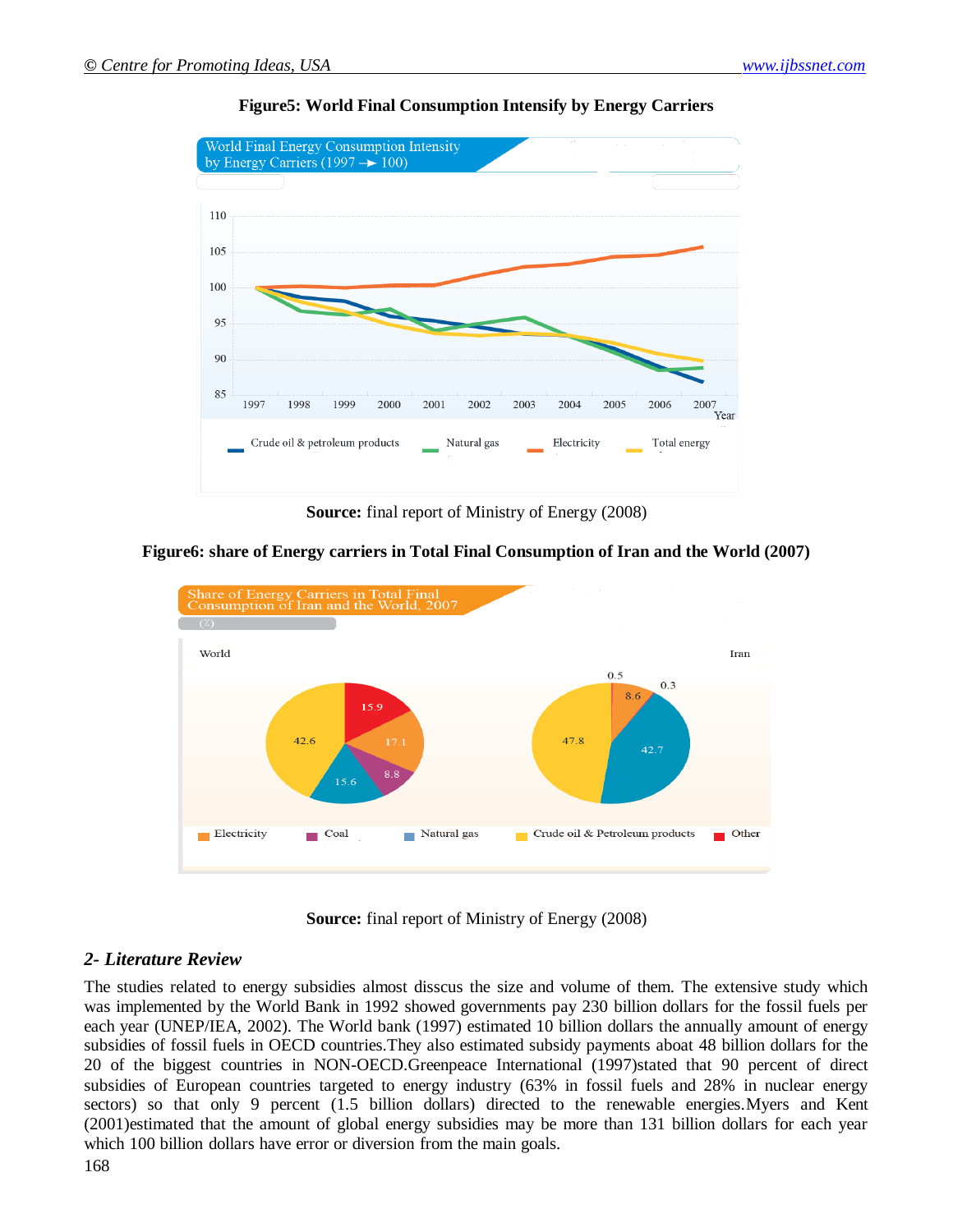IEA (1999) founded out that the energy subsidies in 8 of the biggest NON\_OECD countries have been more than 94 billion dollars in 1998.DOE(1999) showed that the energy subsidies of federal in United States mature to 6.2 billions of dollars are more than 1percent of whole energy supply.De Moor (2001) stated that the global energy subsidy was about 240 billion \$ which approximately 151 billion dollars of them allocated to fossil fuels.Riedy and Diesendorf (2003) measured 6.54 billion dollars for the fossil fuels in Australia. European Environment Agency (EEA) 2004 demonstrated that whole devoted subsidies were stand at 29 billion dollars in 2001. So that fossil fuels, oil, nuclear energy and renewable energies gained 13, 8.7, 2.2 and 5.3 billion euros respectively. Iinternational Energy Agency (2006) accounted energy subsidies of 20 of the biggest NON\_OECD countries. Their findings show that from 220 billion dollars of that sources for the period of 2005 only 170 billion dollars allocated to fossil fuels. As well, they estimated that the global subsidies should be 280 billion dollars per each year, or in a sense it is 0.6 percent of global gross domestic products. IEA's report (2008) illustrated that those subsidies in NON OECD countries inclined to 310 billion dollars in 2007 so that the main parts of those concerned to consumption subsidies.

Stern report (2006) for the 2004 year demonstrate that government at whole allocated 33 billion dollars for energy subsidies which renewable energies (10B\$), neculer energies (\$16Billion) and foosil fuels (\$6.4 Billion) acquired these amounts.GTZ(2007) calculated that the amount of fuel subsidies of transportation sector under the data of 2004 has been near to 90 billion dollars which 28 and 61 billion dollars have been devoted to gasoline and diesel respectively.GSI (2009)founded that allocated subsidies on fossil fuels are about 100 billion dollars per year. As well as their findings indicate that \$700 billion of energy subsidies are equivalent with 1 percent of world GDP. Lin and Jiang (2009) concluded that implementing subsidies programs have not been efficient. So that those energy subsidies instead of having a positive impact on the poor, they have had a negative impact on them.Chattopadhyay (2004,2007) derived that cross tariffs have to be declined as well as the effect of reducing energy subsidies is a basic way for optimization goal. Burniaux et al (1992)founded that removing energy subsidies decline the pressure on the price of fossil fuels. At 2050 year the demand of global energy and CO2 emission will be decreased about 16 and 18 percent respectively. Anderson and McKibbin (1997) showed in spite of the potential impact of subsidies reforms, they concluded that it has not caused to more efficiency in the economy and CO2 emission decrease.IEA (1999) examined the effect of energy subsidy on the consumption and CO2 emission in eight OECD countries.

Their findings indicated 13 and 16 percent decrease in initial energy consumption and CO2 emission respectively. This is while GDP amount increase roughly 0.73 percent.OECD's study (2000) by investigating the impact of subsidy reformspredicted that if these reforms happen in industry and electricity sectors caused to decline CO2 emission about 6 percent. Saunders and Schneider (2000) by employing GTEM model attempted to show that will be increased energy prices for the energy producers immediately after removing energy subsidies? Their results verified a sudden fall in the energy consumption.Burniaux et al (2009) by using ENV-Linkages model forecasted the effects of gradual remove of energy subsidy in OECD for the period of 2013 to 2020. They concluded that if consumption subsidies in 20 non-OECD countries phased out leads to reduce the CO2 and GHG emissions by 2020.Meh Abadi (1994) by using Input-Output pattern tried to examine the subsidy policies of oil product on the Iranian economy. His results show effective impact of that policy on consumption sector.Mehnat Far et al (2007) in a comprehensive survey in Iran studied the possible impacts of gasoline subsidy on the macroeconomic variables. Their concluded positive and significant of these subsidies on the variables.Kiyavar and Nahidy (2010) employed ARDL approach to investigate the relationship between energy process and energy consumption in Iranian industries sector. According to their results, energy price affects the consumption negatively.

## *3- Methodology*

There is a simultaneous equations system, when set of variables could be determined by other variables simultaneously. Therefore, a simultaneous equations system can't estimate parameters only with one equation rather some variables have endogenous relation to on other (Wooldrige, 2000). There are three different methods to estimate the parameters of simultaneous equations model which including:

1-simple approach

- 2- Estimating parameters by using limit information which included three various methods: a- indirect least squares approach (ILS) b- two stages least squares approach (2SLS) c- Limited Information maximum likelihood (LIML).
- 3- Estimating parameters by using full information so that this approach also has different methods: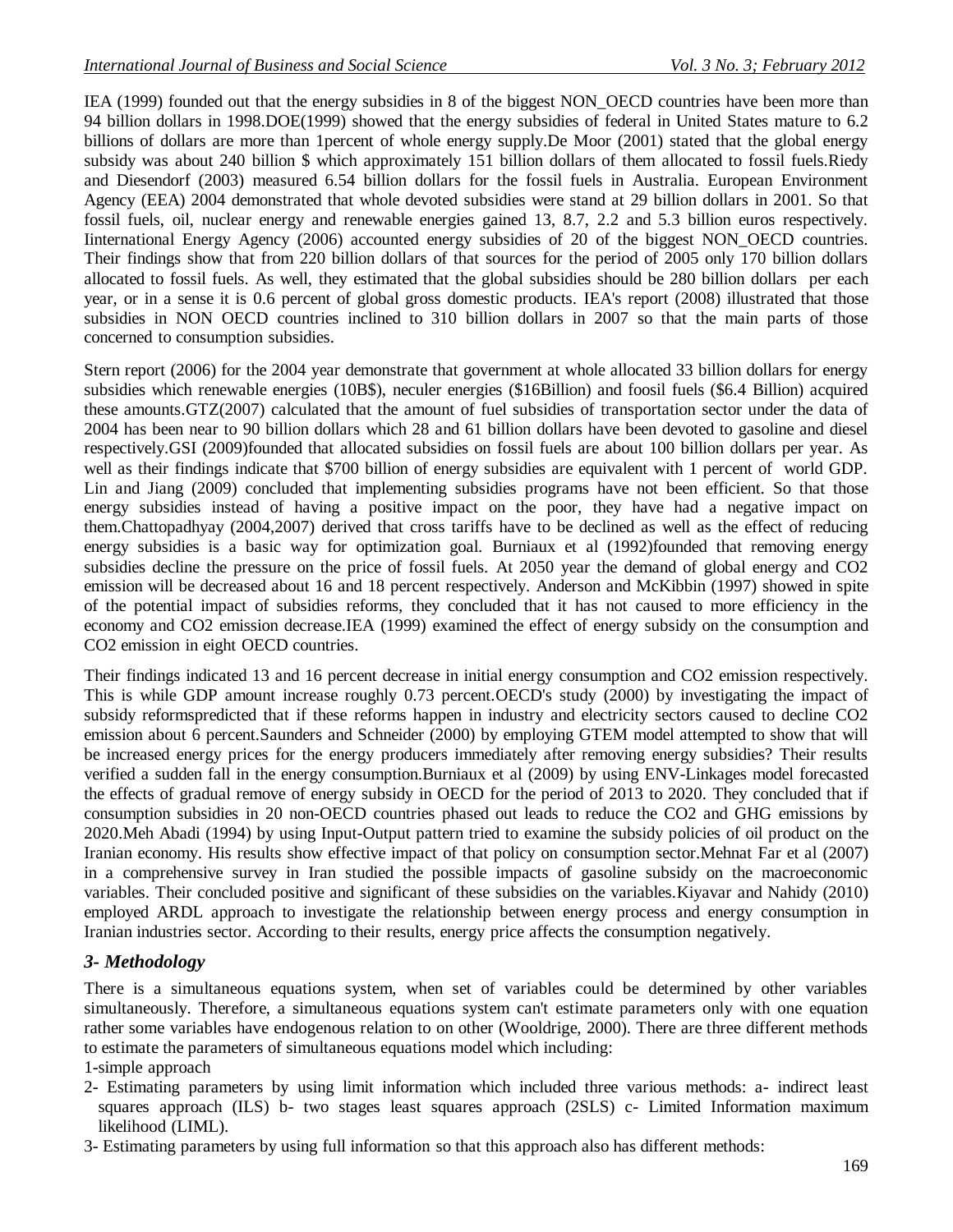a) Three stage least squares method (3SLS) b) Generalized Moment Method (GMM) c) full information maximum likelihood method (FIML)(Green, 2001).

#### **3-1- Three stage least squares method**

The three stage least squares is a version of two stage least squares method of seemingly unrelated regression (SUR). Where this technical method is appropriate that the right hand variables have correlation with the residual terms as well as there is a simultaneous autocorrelation and hetrocsedasticity among the residuals (Green, 2001). At this stage of study we show simultaneous equations system for G simultaneous equation as follows (Johnston et al, 2000):

$$
\mathcal{L} = \mathcal{L}
$$

Now, we pre-multiply both sides of above equation in 
$$
P'X'
$$
:

$$
y_i = Y_i \gamma_i + X_i \delta_i + e_i \qquad i = 1, ..., G \quad p' X' y_i = p' X' Y_i \gamma_i + p' X' X_i \delta_i + p' X' e_i \qquad (2)
$$

In compliance with equation 2, vector p determined in a manner that we have:  $P'(X'X)P = I$ 

In general reduced form of system specified as follows:

 $w= W\beta+r$  (3)

$$
w_i = P'X'y_i \quad W_i = (P'X'Y_i, P'X'X_i)
$$

 $E(r) = 0.$ 

Matrix form of above relation summarized in the following format:

$$
w' = [w_1 \cdots w_{\mathcal{G}}]; \quad \beta_i = \begin{bmatrix} \gamma_i \\ \delta_i \end{bmatrix}; \quad r_i = P'X'e_i,
$$
\n
$$
(4)
$$

$$
W = \begin{bmatrix} W_1 & 0 & \cdots & 0 \\ 0 & W_2 & \cdots & 0 \\ \vdots & \vdots & \vdots & \vdots \\ 0 & 0 & \cdots & W_G \end{bmatrix}, \beta = \begin{bmatrix} \beta_1 \\ \beta_2 \\ \vdots \\ \beta_G \end{bmatrix}, \ r = \begin{bmatrix} r_1 \\ r_2 \\ \vdots \\ r_G \end{bmatrix}
$$

But r=F.vec(E) where  $F=I_G\otimes P'X'$  and  $E[vec(E)]=0$ . Meanwhile under the hypothesis, it should be written that:  $\Sigma \otimes I_t = Var(vec(E))$  as well as according to the X clause, we can mention that:

$$
Var(r) = F(\Sigma \otimes I_T)F'
$$
  
=  $I_G \otimes P'X'(\Sigma \otimes I_T)XP \otimes I_G$   
=  $\Sigma \otimes P'X'XP = \Sigma \otimes I_K$  (5)

Hence because the converted system has variance-covariance matrix along with the Contemporaneous Correlation problem, it guides us to use Generalized Least Squares method which its estimator specified as follows:

$$
\tilde{\beta} = (W' \Phi^{-1} W)^{-1} W' \Phi^{-1} w
$$
Where  $\Phi = \Sigma \otimes I_K$  (6)

So, now the feasible Least Squares estimators for B gained such like:

$$
\tilde{\tilde{\beta}} = (W' \hat{\Phi}^{-1} W)^{-1} W' \hat{\Phi}^{-1} w
$$
\nWhere

\n
$$
\tilde{\Phi} = \tilde{\Sigma} \otimes I_K
$$
\n(7)

(1)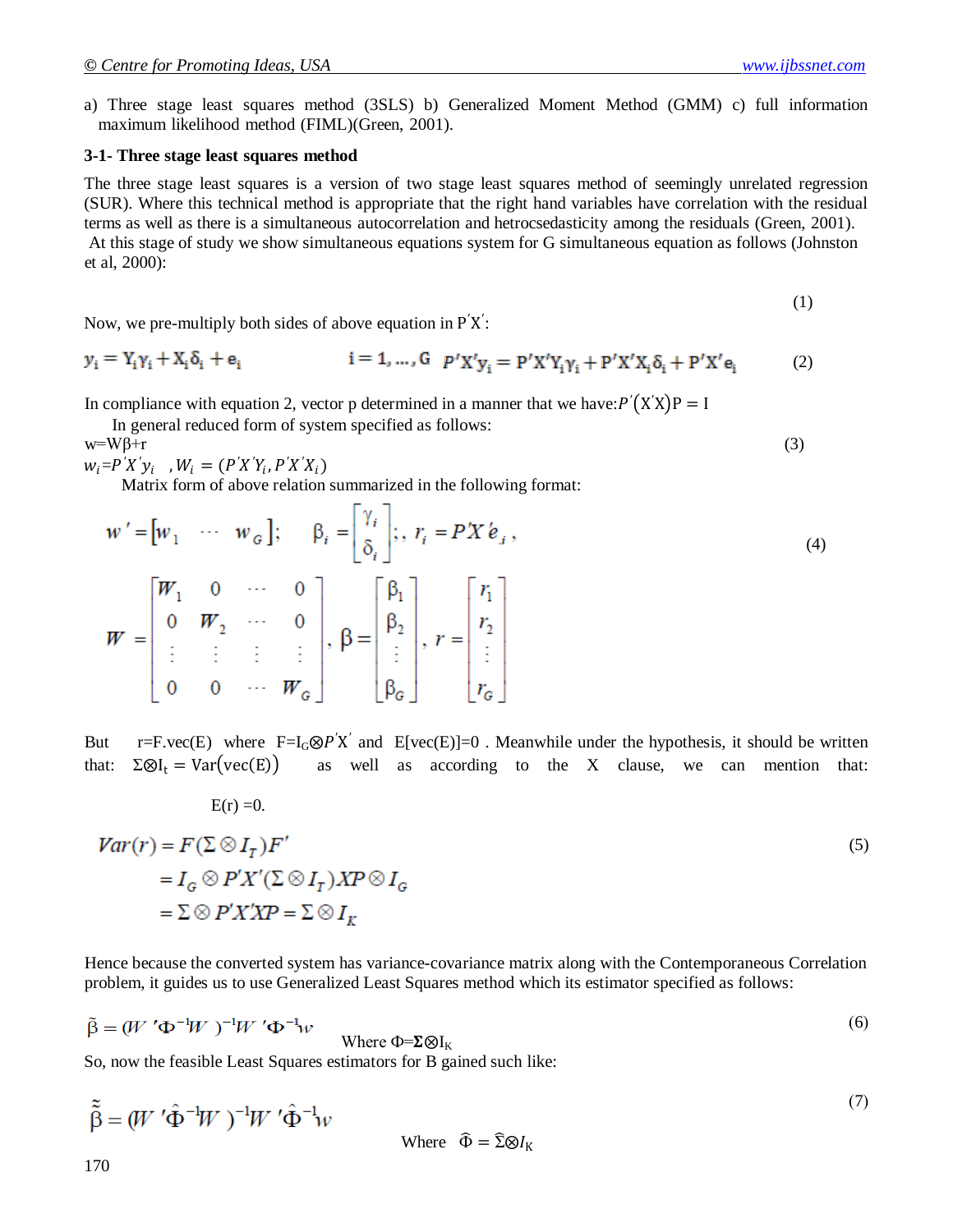As well, there is a consistent estimator for  $\Sigma$ , so that it could be made from the residuals of 2SLS method. The 3SLS method of estimating all coefficients of the simultaneous system comprises following stages:

Stage1: Purifying explanatory variables from endogenous form through conversion.

Stage2: Making a consistent estimator for  $\Sigma$ .

Stage3: Acquiring respective estimators by using Generalized Feasible Least Squares method (Johnston et al, 2000).

#### **3- 2-Model specification**

This study in order to examine the effects of energy subsidies of the Iranian industry sector on employment and production variables tries to prepare proper Simultaneous Equations system. Thus, we have modeled a fourequation pattern which presented as follows:

The effective variables on labor force demand which characterized through minimum costs approach included: production (value added of industry sector), real wage rate, trend rate and interest rate (rent cost of each unit of capital). Amini's paper (2009) used per capita capital stock as a proxy in his study, so we also apply this index in our research.

First Equation: in this production equation of industry sector, energy considered as a production input in logarithmic form of Cobb-Douglas production function as follows:

$$
LnVAD=LnA+\alpha_1LnL+\alpha_2LnK+\alpha_3LnE+u_1
$$
\n(3-2-1)

Lne=f(ln(wage/cpi), lnVad, lnk/l) (3-2-3)

Where L represents the employment in industry sector, K is capital stock in industry sector, E is a representative of energy input in industry, VAD shows the value added of industry sector under the fixed prices of 1997 and finally  $U_1$  indicates residual term.

**Second equation:** Under this equation, we consider the demand equation of energy input as a function of real value added variable of industry sector and total energy subsidies (Mehnatfar, 2007). Meanwhile the trend term entered into the model as a former period's effect of demand on current demand.

 $LnE=β<sub>0</sub>+β<sub>1</sub>LnVAD+β<sub>2</sub>LnSUB+u<sub>2</sub>$  (3-2-2)

LnE is the logarithm of energy demand, LnVAD represents the logarithmic form of real value added of industry sector, Lnsub indicates the logarithm of energy subsidy in the industry sector of Iran and eventually  $U_2$  residual term of the model.

**Third Equation**: This equation characterizes the production cost as a function of value added of industry sector and per capita subsidy (per each unit of energy).

**Fourth Equation:** In this equation the demand for labor force indicated as a function of logarithmic form of real wage level, the logarithm of value added in industry sector and logarithm of capital in labor force ratio:

Where LnEis logarithm of industry sector, Ln(Wage/cpi) shows logarithm of real paying wage of industry sector under the fixed prices of 1997, LnVAD indicates logarithmic form of value added in the industry sector under fixed prices of 1997, and LnK/L states logarithm of capital in labor force ratio.

Total cost: total cost is gained from sum of fix and variable costs during the production process (Abounoori, 2009). But here the total cost calculated under the sum of energy value of consumption and value added of industry sector (cristopholos, 2000).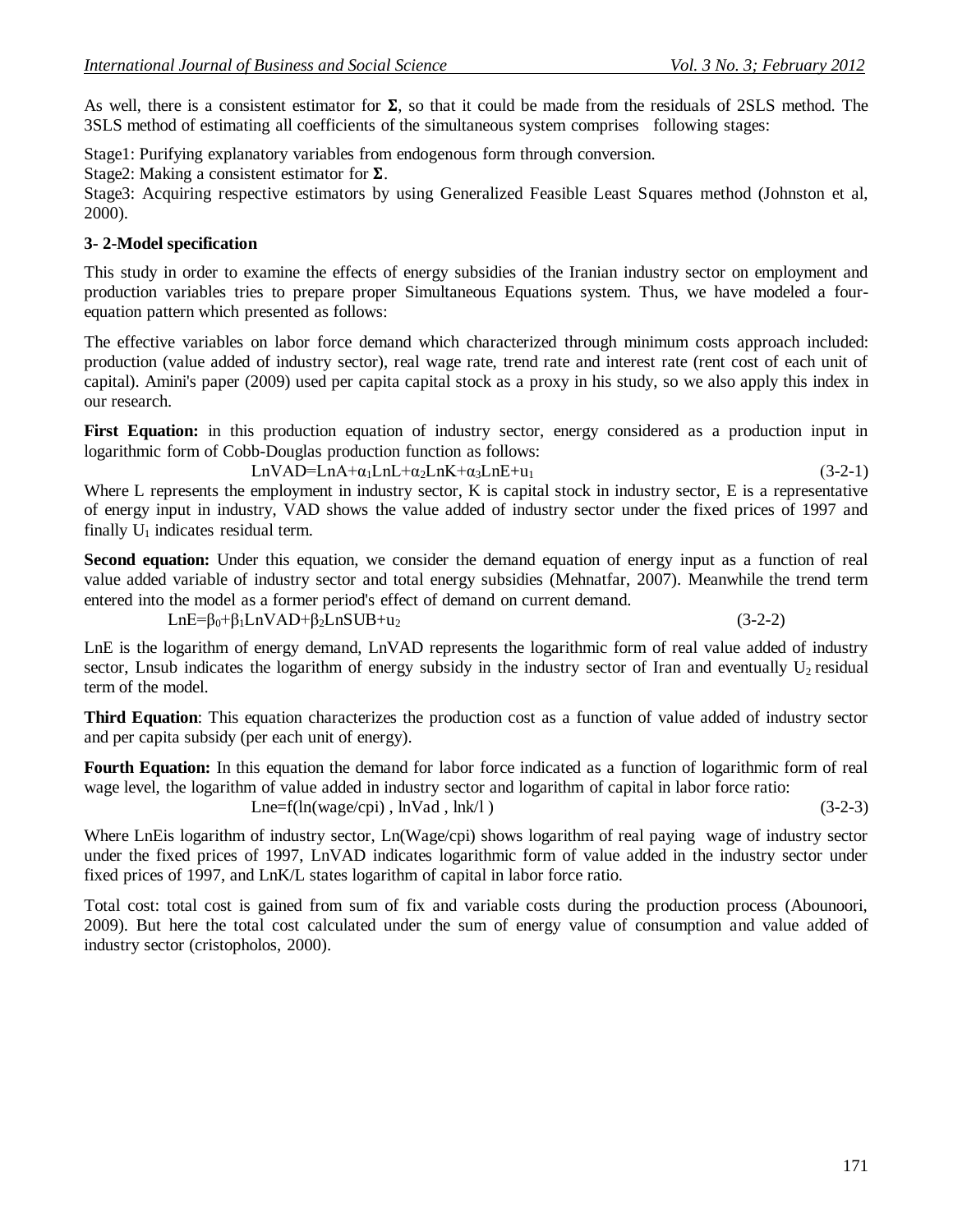|                                                                                                                                                                                                                                                                    |             | <b>Standard</b> |             |                |  |  |  |  |  |
|--------------------------------------------------------------------------------------------------------------------------------------------------------------------------------------------------------------------------------------------------------------------|-------------|-----------------|-------------|----------------|--|--|--|--|--|
| Parameter                                                                                                                                                                                                                                                          | Coefficient | deviation       | t-Statistic | <b>P-value</b> |  |  |  |  |  |
| C(1)                                                                                                                                                                                                                                                               | 7.941310    | 0.478001        | 16.61359    | 0.0000         |  |  |  |  |  |
| C(2)                                                                                                                                                                                                                                                               | $-0.031795$ | 0.027150        | $-1.171074$ | 0.2526         |  |  |  |  |  |
| C(3)                                                                                                                                                                                                                                                               | 1.046373    | 0.017018        | 61.48564    | 0.0000         |  |  |  |  |  |
| C(4)                                                                                                                                                                                                                                                               | $-0.064896$ | 0.017989        | $-3.607499$ | 0.0013         |  |  |  |  |  |
| C(5)                                                                                                                                                                                                                                                               | 45.67284    | 8.307015        | 5.498104    | 0.0000         |  |  |  |  |  |
| C(6)                                                                                                                                                                                                                                                               | $-1.697476$ | 0.470662        | $-3.606571$ | 0.0014         |  |  |  |  |  |
| C(7)                                                                                                                                                                                                                                                               | 0.056506    | 0.025001        | 2.260137    | 0.0328         |  |  |  |  |  |
| C(8)                                                                                                                                                                                                                                                               | 0.247494    | 0.051293        | 4.825085    | 0.0001         |  |  |  |  |  |
| C(9)                                                                                                                                                                                                                                                               | 0.587051    | 0.783372        | 0.749390    | 0.4606         |  |  |  |  |  |
| C(10)                                                                                                                                                                                                                                                              | 2.095578    | 0.043394        | 48.29173    | 0.0000         |  |  |  |  |  |
| C(11)                                                                                                                                                                                                                                                              | $-5.543976$ | 0.155884        | $-35.56467$ | 0.0000         |  |  |  |  |  |
| C(12)                                                                                                                                                                                                                                                              | 0.920518    | 0.008809        | 104.5033    | 0.0000         |  |  |  |  |  |
| C(13)                                                                                                                                                                                                                                                              | $-0.021515$ | 0.004833        | $-4.451978$ | 0.0002         |  |  |  |  |  |
| C(14)                                                                                                                                                                                                                                                              | $-1.011624$ | 0.011717        | $-86.33854$ | 0.0000         |  |  |  |  |  |
| C(15)                                                                                                                                                                                                                                                              | 0.010955    | 0.001629        | 6.724956    | 0.0000         |  |  |  |  |  |
| Equation1: production function of industry sector<br>$R^2 = 0.99$<br>$LOG(VAD)=C(1)+C(2)*LOG(L)+C(3)*LOG(K)+C(4)*LOG(E)$<br>$D.W = 2.28$<br><b>Equation 2: Energy Demand Function of industry sector:</b><br>$LOG(E)=C(5)+C(6)*LOG(VAD)+C(7)*LOG(SUB)+C(8)*@TREND$ |             |                 |             |                |  |  |  |  |  |
| <b>Equation 3: Total Cost Function</b><br>$LOG(TC)=C(9)+C(10)*LOG(VAD)$                                                                                                                                                                                            |             |                 |             |                |  |  |  |  |  |
| <b>Equation 4: Employment Function of industry sector:</b><br>$LOG(L)=C(11)+C(12)*LOG(VAD)+C(13)*LOG(WAGE/CPI)+C(14)*LOG(K/L)+C(15)*@TREND$<br><b>Source:</b> Authors' findings                                                                                    |             |                 |             |                |  |  |  |  |  |

#### **Table2: The Gained Outputs of Eviews S**

## *4- Estimating and analyzing results*

With respect to the above table gained from the respective simultaneous equation system, there is a positive relationship between the energy subsidies and demand for energy as expected theoretically. In compliance with the first equation (production function of industry sector), clearly there is a negative relation between energy input and industry production which shows low and decreasing productivity of energy in the industry sector. So as a result, any decreasing energy subsidy accompanies a decrease in the demand for inputs and finally caused to increase energy productivity. Under the equation number 4, increasing production leaded to incline employment in industry sector. Therefore, where energy subsidy 1 percent increases leaded to decline the demand for it near to 0.05 percent on average as well it ups energy productivity about 0.003 percent on average provided the production function be constant so that, that increase in productivity accompanies an increase in employment of industry sector closed to 0.002 percent on average.

#### **4-1- Conclusion and recommendations**

Energy is known as an effective and strategic input in the consumption and production process. The price of this input could be an influential element on the quantity of energy demand for economic agents. The devoted energy subsidies of the industry sector in Iran at the aim of helping to that sector have not been successful to enhance production; rather it has caused increase in energy demand as well increasing in the environmental pollutants. Allocating subsidies appropriately and directing the county prices toward the regional and global prices could improve energy productivity through decreasing demand for energies in industries.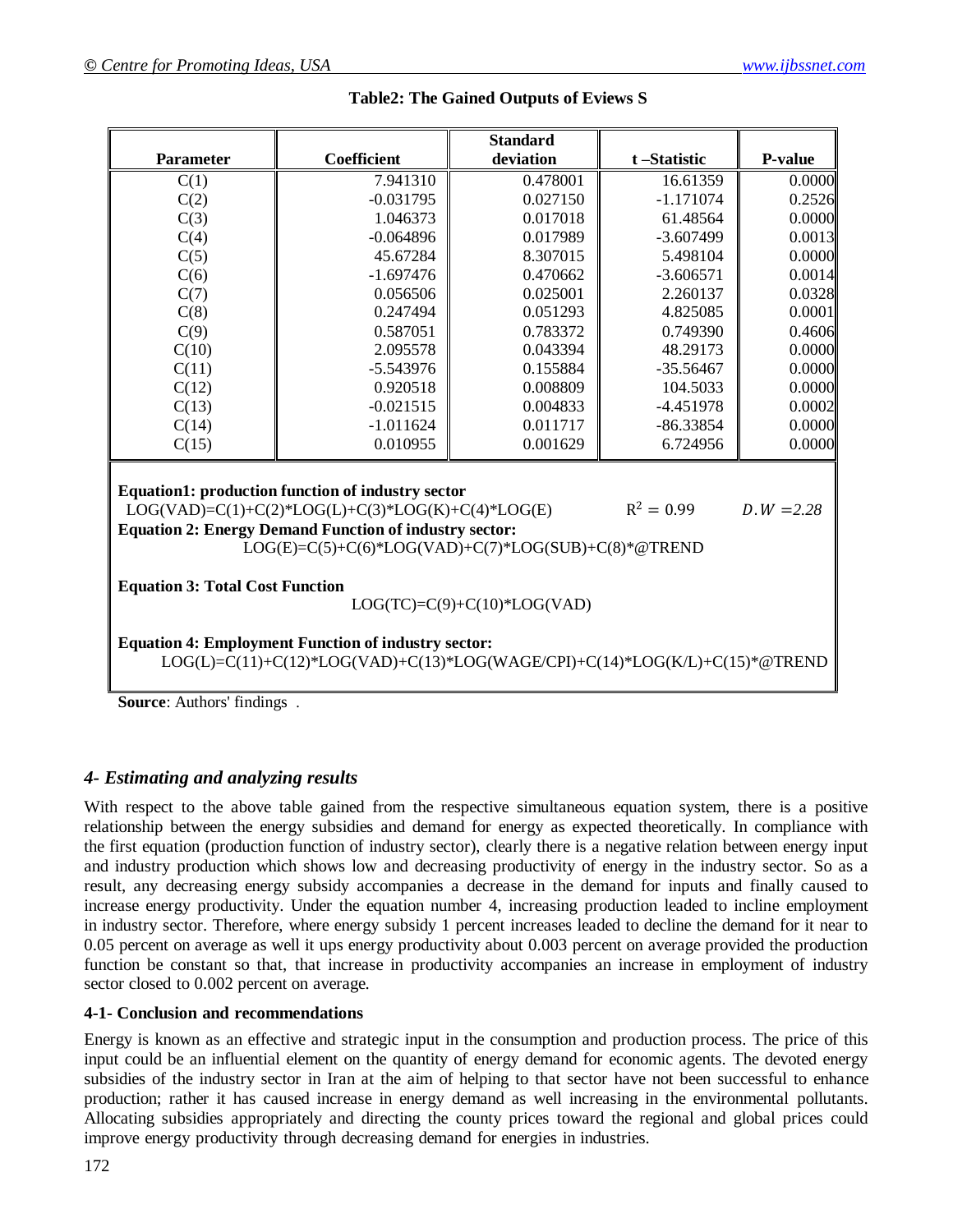When energy productivity raises caused to finally promote employment and production levels. At all, considering the following recommendations can help our economy over the sustainable development:

**1-** Improving the physical technology in industries which are energy intensive could increase productivity.

**2-** Although Iran enjoys extensive fossil reserves, but using renewable, solar and wind as well as nuclear energies can decrease its dependency on fossil fuels and their polluting traits so that these subsidy reforms can help Iranian economy to attain key achievements.

**3-**Given this truth that electricity and oil are two main elements to economic growth for industries, the government should apply their policies in a manner that no happen negative impact on the sustainable development process.

**4-** Confidence building and culture building among the people and especially investors are two necessary factors which needed to be on the top priority of government agenda before and after the reforms implementation.

**5-** Allocating the gained financial resources from reducing energy subsidies for importing new technologies as capital stock is one of the appropriate solutions at the aim of optimal allocation of resources.

## *References*

Abounoori, A., 2009,"Microeconomics", TextBook, Azad University press, Vol (1).

Anderson, K., McKibbin, W.J., 1997. "Reducing coal subsidies and trade barriers: their

- contribution to greenhouse gas abatement". Seminar Paper 97-07, University of Adelaide, Center for International Economic Studies (CIES).
- Amini, GH., 2009. "Estimation of Labor Demand patterns in Iran's economy, barnameh-budjehmagazine, 33-34, Tehran, Iran.
- Burniaux, J.M., Martin, J.P., Oliveira-Martins, J., 1992."The effects of existing distortions in energy markets on the costs of policies to reduce CO2 emissions: evidence from GREEN. OECD Economic Studies 19, 142– 164.
- Burniaux, J.M., Chanteau, J., Dellink, R., Duval, R., Jamet, S., 2009. "The economics of climate change mitigation: how to build the necessary global action in a cost-effectivemanner". Economics Department Working Papers No. 701.
- Chattopadhyay, P., 2004. "Cross-subsidy in electricity tariffs: evidence from India". Energy Policy 32 (5), 673–684.
- Chattopadhyay, P., 2007. "Testing viability of cross subsidy using time-variant price elasticities of industrial demand for electricity: Indian experience". Energy Policy 35 (1), 487–496.
- christopoulose, D. K., 2000. "The Demand For Energy in Greek Manufacturing", Energy Economic, 22, p, 569- 586.
- DEO, 1999.United States Department of Energy (DOE)/Energy Information Administration (EIA, 1999. Federal Energy Market Interventions: Primary Energy). Washington D.C.
- De Moor, A., 2001. "Towards a grand deal on subsidies and climate change". Natural
- Resources Forum 25 (2), 167–176.
- Deputy for Power & Energy Affairs-Power & Energy Planning Department, 2008, "Iran and World Energy Facts and Figures".
- Deutsche GesellschaftfürTechnischeZusammenarbeit (GTZ, 2007."International FuelPrices 2007".Federal Energy Ministry for Economic Cooperation and Development.
- European Environment Agency (EEA), 2004. "Energy Subsidies in the European Union: A Brief Overview". EEA, Copenhagen.
- Global Subsidies Initiative, 2009."Achieving the G-20 Call to Phase out Subsidies to Fossil Fuels".International Institute for Sustainable Development, Geneva.
- Greenpeace International, 1997."Energy Subsidies in Europe".
- International Energy Agency (IEA), 1999. "World Energy Outlook Insights, Looking at
- Energy Subsidies: Getting the Prices Right". OECD, Paris.